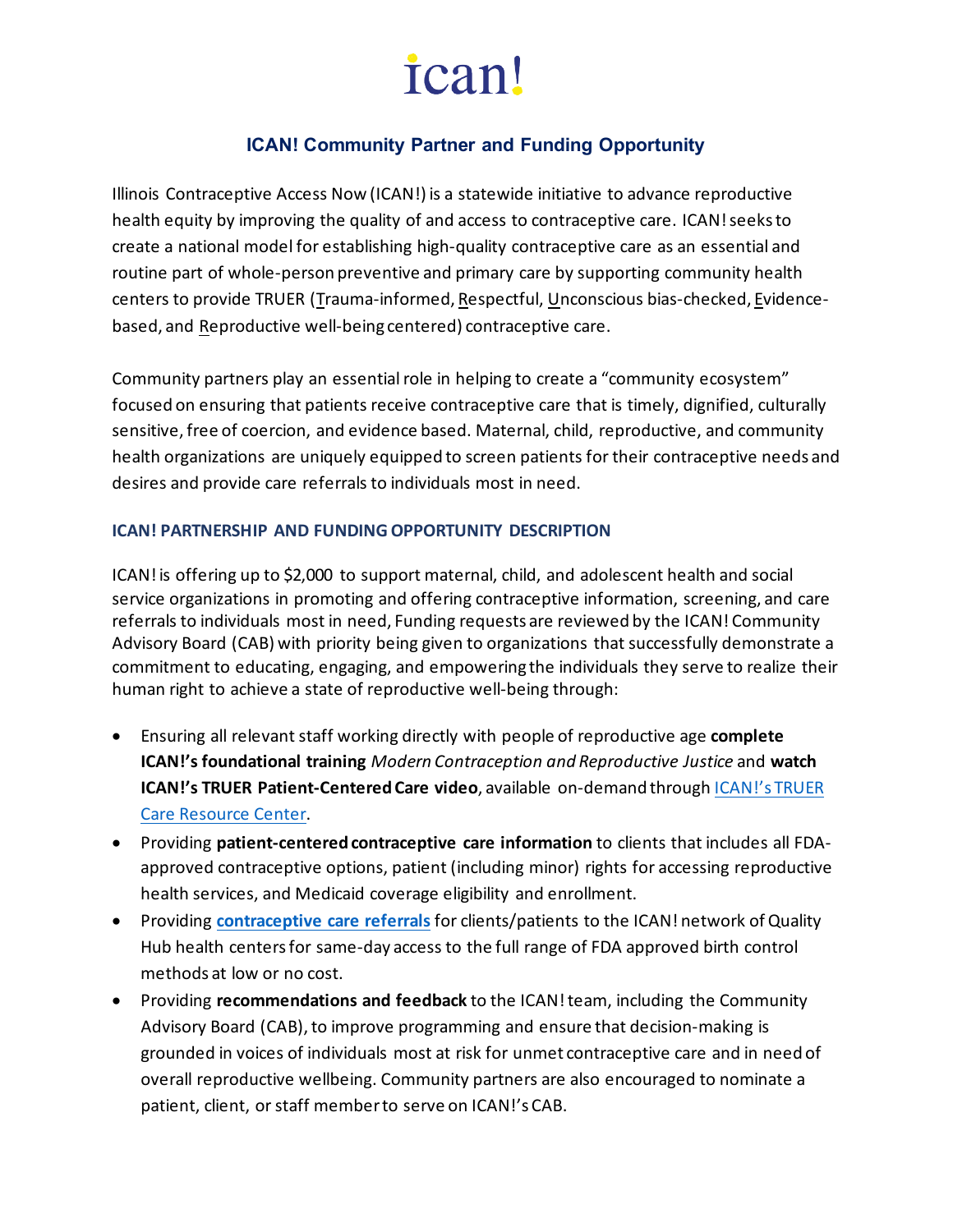As part of the agreed upon partnership, ICAN! agrees to provide:

- **Training materials** to relevant community partner staff members to support provision of patient-centered contraceptive information, namely ICAN!'s foundational webinar: *Modern Contraception and Reproductive Justice* and ICAN!s TRUER Patient-Centered Care Model video.
- **Branded and co-branded assets** to support client outreach events and contraceptive care referrals.
- **Social media engagement** through cocreating or sharing of content to promote programs and events.

#### **FUNDING MECHANISM**

Selected partners will be asked to sign a Memorandum of Understanding (MOU) agreeing to partnership areas detailed above. Funds will be awarded upon 60% staff completion of the ICAN! foundational training.

#### **APPLICATION SUBMISSION**

Applications can be submitted to the ICAN! Community Engagement Advisor, Dr. Toni Bond at [tbond@alliancechicago.org.](mailto:tbond@alliancechicago.org) **Please title the subject line of your application submission: "[ORGANIZATION NAME] ICAN! Request for Partnership Support."**

#### **REPORTING REQUIREMENTS**

Awarded partners are asked to share a brief presentation with the ICAN! Community Advisory Board (CAB) sharing a description of their organization and population served; a high-level overview of partnership activities and outcomes, and any recommendations or feedback for the ICAN! team and CAB to improve programming and ensure that decision-making is grounded in voices of individuals most at risk for unmet contraceptive care. A short presentation reporting template will be provided.